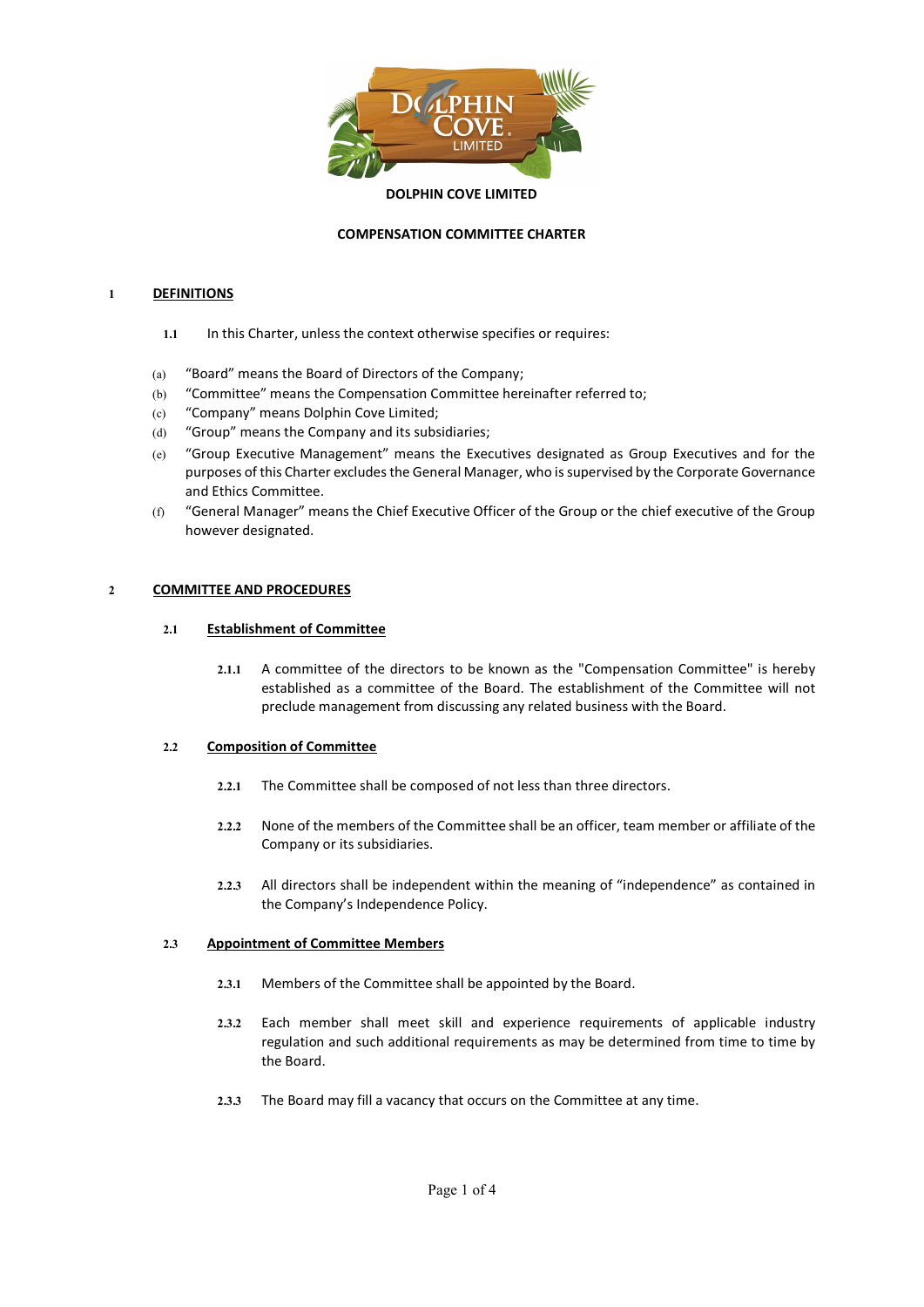# 2.4 Chairman and Secretary

2.4.1 The Board will designate one member of the Committee as the Committee Chair. In the absence of the Chairman the Members present shall choose one of their number to act as Chair. The Committee shall appoint a Secretary who need not be a director.

## 2.5 Meetings

- 2.5.1 The Committee shall meet annually or more frequently as the Committee may determine. The time and place of meetings of the Committee and the procedure at such meetings shall be determined from time to time by the members thereof, provided that:
	- (a) A quorum for meetings shall be a majority of the members.
	- (b) A member may participate in a meeting of the Committee by means of any electronic

communication facilities as permit all persons participating in the meeting to hear each other and a member participating in such a meeting by such means is deemed to be present at the meeting.

- (c) Notice of the time and place of every meeting shall be given in writing or by telephone, facsimile, email or other electronic communication to each member of the Committee at least 24 hours prior to the time fixed for such meeting.
- (d) The affirmative vote of a majority of the members of the Committee participating in any meeting of the committee is necessary for the adoption of any resolution.

#### 2.6 Reporting to the Board

- 2.6.1 After every meeting the Committee shall report to the Board on matters reviewed by the Committee.
- 2.6.2 The Committee shall submit a report annually to the Board on the work of the Committee during the year in carrying out its responsibilities.

#### 2.7 Evaluation of Effectiveness and Review of Mandate

- 2.7.1 The Committee shall annually:
	- (a) Review and assess the adequacy of its mandate and, where necessary, recommend changes to the mandate to the Board for its approval.
		- . d.
	- (b) Be guided by feedback from the Board and its Chairman.

#### 2.8 Relationship with Management

2.8.1 The Committee is expected to establish and maintain free and open communication with members of management relevant to its operation.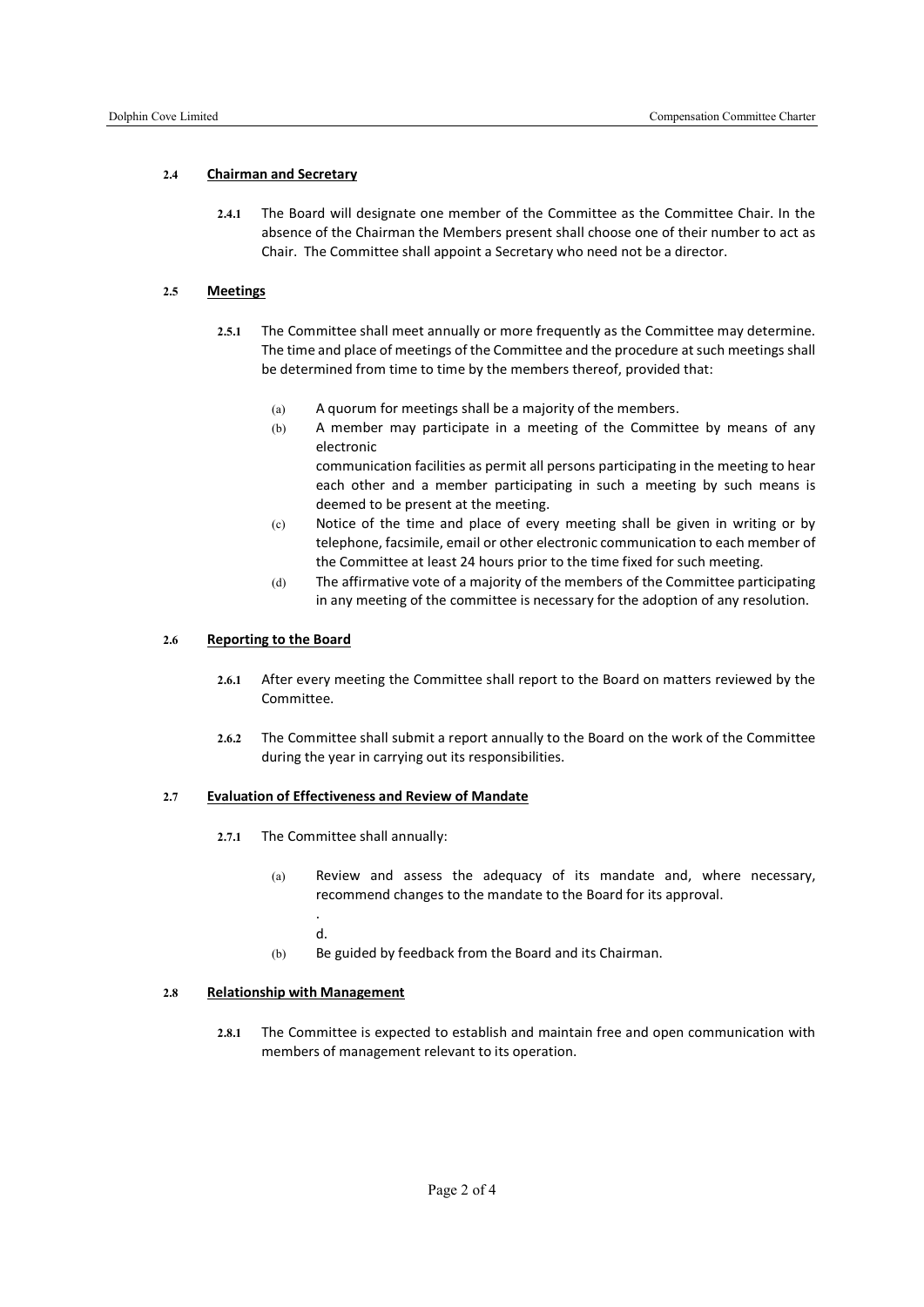#### 3 GENERAL SCOPE OF RESPONSIBILITIES AND PURPOSE

- 3.1 The purpose of the Committee is to advise the Board with respect to:
	- (a) Compensation policies, programs and plans;
		- and
	- (b) The Company's and the Group's benefit plans.

# 4 SPECIFIC RESPONSIBILITIES

4.1 The Committee shall:

# 4.1.1 General

- (a) Review the recruitment of Group Executive Management and their compensation and benefits package.
- (b) Report on executive compensation as required in public disclosure documents.

# 4.1.2 Remuneration

- (a) Annually review remuneration and compensation policies, including short and long-term incentive compensation plans and equity-based plans, bonus plans, executive stock options plans and grants, and benefit plan philosophy, giving due consideration to the potential for some incentive programs to put the Company at longer term risk;
- (b) Review and recommend to the Board various compensation and benefits budgets.
- (c) Annually review compensation arrangements for Group Executive Management and the President.

# 4.1.3 Recruitment

- (a) Review the process for recruiting Group Executive Management.
- (b) Participate in the process of recruiting Group Executive Management and review their compensation and benefits package prior to any offers made.

# 4.1.4 Performance Evaluation

- (a) Review the General Manager's performance assessment of Group Executive Management and his recommendation for compensation increases, taking into account such Management's demonstration of leadership and entrepreneurial qualities and the propensity for balancing short and long term objectives and the needs of the Company's stakeholders.
- (b) Review the list of identified high potential officers and their development and succession plans.